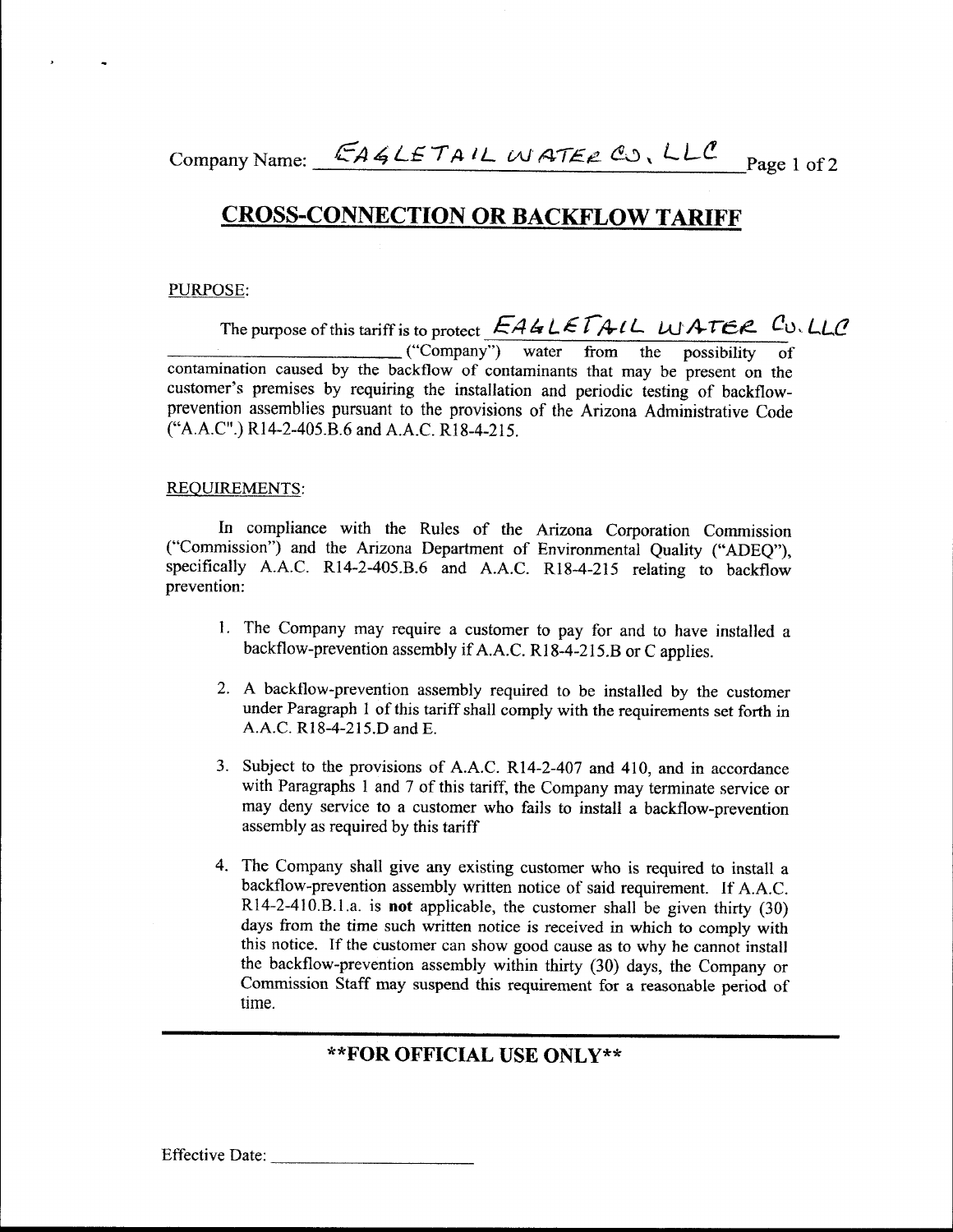- 5. Testing shall be in conformance with the requirements of A.A.C. Rl8-4- 2l5.F. The Company may require the customer to pay to have the backflowprevention assembly tested as long as the Company does not require an unreasonable number of tests.
- The customer shall provide the Company with records of installation and 6. testing. For each backflow-prevention assembly, these records shall include:
	- a. assembly identification number and description,
	- b. location
	- c. date(s) of test(s);
	- d. description of repairs and recommendations for repairs made by tester, and
	- e. the tester's name and certificate number.
- 7. In the event the backflow-prevention assembly does not function properly or fails any test, and an obvious hazard as contemplated under A.A.C. R14-2- 4l0.B.I.a. exists, the Company may terminate service immediately and without notice. The backflow-prevention assembly shall be repaired or replaced by the customer and retested.
- 8. In the event the backflow-prevention assembly does not function properly or fails any test, or in the event that a customer fails to comply with the testing requirement, and A.A.C. R14-2-410.B.l.a. is not applicable, the backflowprevention assembly shall be repaired or replaced within fourteen (14) days of the initial discovery of the deficiency in the assembly or its function. Failure to remedy the deficiency or dysfunction of the assembly, or failure to retest, shall be grounds for termination of water service in accordance with A.A.C. R14-2-410.

## **\*\*FOR OFFICIAL USE ONLY\*\***

Effective Date:

**I**